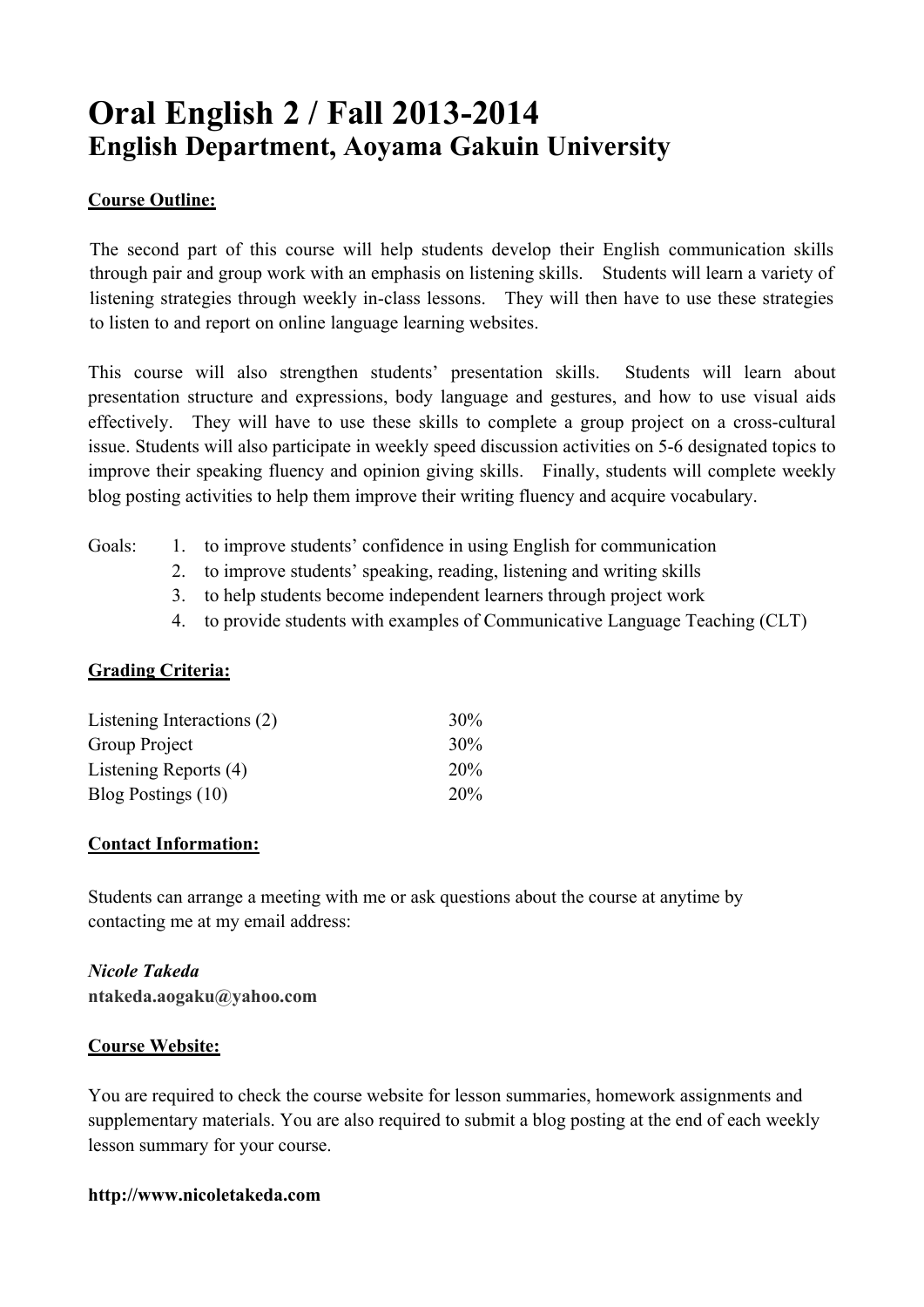### **Course Requirements:**

#### *Attendance & Lateness*

- If you *miss five or more classes* without a medical certificate (診断書), you will not receive credit for the course.
- If you arrive more than *20 minutes late*, you will be considered absent.
- It is your responsibility to come to class on time. *No excuses will be accepted for lateness.* If you are late for class, come in quietly and take a seat. If you need to talk with me, you can meet with me after class.
- *If you are absent from a class, it is your responsibility to check our course website and blog for lesson materials, and to get explanations from your classmates.*

#### *Expectations*

- *You are expected to use English at all time in class.*
- You are expected to be on time and attend all classes.
- You are expected to participate in all pair and group activities.
- You are expected to submit all tasks on time and in class.
- You are expected to come to class with the required textbook and materials.
- You are expected to submit your own original work. Copying from another student or from the internet will result in a failing grade

#### *Submitting Listening Interactions & Reports*

- Your listening interactions must be submitted at the end of class.
- If you are absent on your listening interaction day due to illness, you must contact me *the day before* the lesson to reschedule your interaction. If you miss your interaction and do not contact me, you will receive *0 points* for it. However, you can submit your worksheet the following week.
- Make sure to submit your listening reports (4) on time. If you need an extension, you need to get my permission before the deadline.
- Late assignments will lose 2 *points per day* (e.g. 85 points  $\rightarrow$  82 points); the maximum number of points to be deducted for any assignment is *30 points*.

#### *Blog Posts*

- You are required to submit *10 blog posts* during the semester.
- You must submit your blog post by *Wednesday 6:00 pm*.
- Post submitted after the deadline will receive *0 points*.
- Refer to the *Blog Posting Guidelines* in our course syllabus for additional information.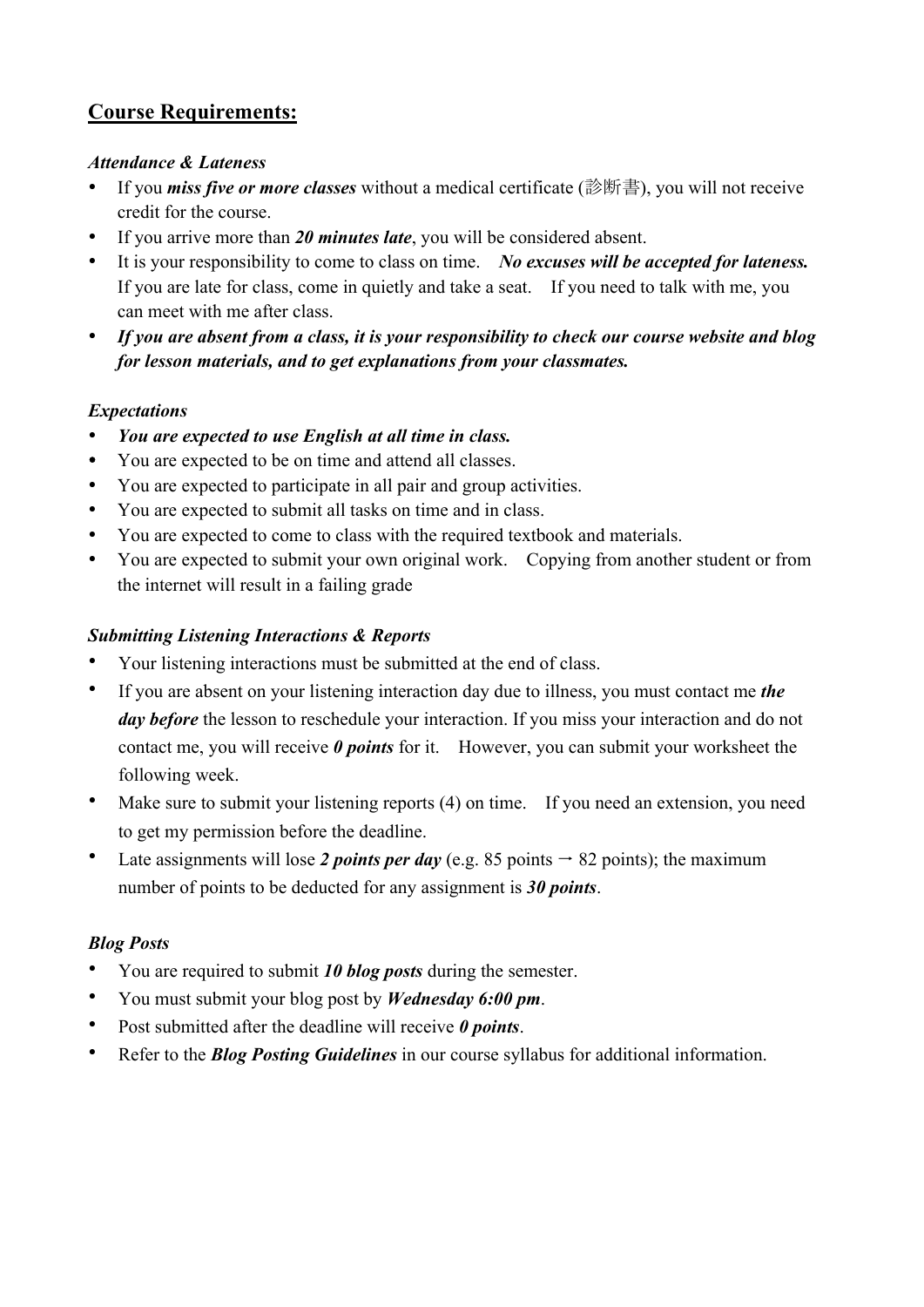## **Oral English 2 Fall 2013-14 Course Schedule**

| <b>Class</b>                                       | Date     | <b>Activity</b>                                                                                           | <b>Homework</b>                                                                                                  |  |
|----------------------------------------------------|----------|-----------------------------------------------------------------------------------------------------------|------------------------------------------------------------------------------------------------------------------|--|
| $\mathbf{1}$                                       | Sept. 26 | 1. Welcome Back!<br>2. Fall Schedule<br>3. Discussion Skills Review                                       | 1. Blog Post #1                                                                                                  |  |
| $\overline{2}$                                     | Oct. 3   | 1. Listening Interactions & Reports                                                                       | 1. Blog Post $#2$<br>2. Interaction Preparation                                                                  |  |
|                                                    |          | <b>Listening Interactions #1</b>                                                                          |                                                                                                                  |  |
| $\overline{3}$                                     | Oct. 10  | 1. Listening Interaction #1<br>2. Group Project Guidelines & Outlines                                     | 1. Complete Listening Report #1<br>2. Blog Post #3<br>2. Interaction Preparation<br>3. Choose Presentation Topic |  |
| $\overline{4}$                                     | Oct. 17  | 1. Listening Interaction #1<br>2. Submit Listening Report #1<br>3. Presentation Structure and Expressions | 1. Blog Post #4<br>2. Interaction Preparation<br>3. Presentation Research                                        |  |
| 5                                                  | Oct. 24  | 1. Listening Interaction #1<br>2. How to Prepare Visual Aids                                              | 1. Complete Listening Report #2<br>2. Blog Post #5<br>2. Interaction Preparation<br>3. Presentation Research     |  |
| 6                                                  | Oct. 31  | 1. Listening Interaction #1<br>2. Submit Listening Report #2<br>3. How to Prepare Visual Aids             | <b>Complete Presentation Outline</b><br>1.<br>due Friday, Nov. 1 by email                                        |  |
| <b>Listening Interactions #2 and Presentations</b> |          |                                                                                                           |                                                                                                                  |  |
| $\overline{7}$                                     | Nov. 7   | 1. Listening Interaction #2<br>2. Presentation Preparation                                                | 1. Complete Listening Report #3<br>2. Interaction Preparation                                                    |  |
| 8                                                  | Nov. 14  | 1. Listening Interaction #2<br>2. Submit Listening Report #3<br>3. Presentation Preparation               | 1. Blog Post #6<br>2. Interaction Preparation                                                                    |  |
| 9                                                  | Nov. 21  | 1. Listening Interaction #2<br>2. Presentation Preparation                                                | 1. Complete Listening Report #4<br>2. Blog Post #7<br>2. Interaction Preparation                                 |  |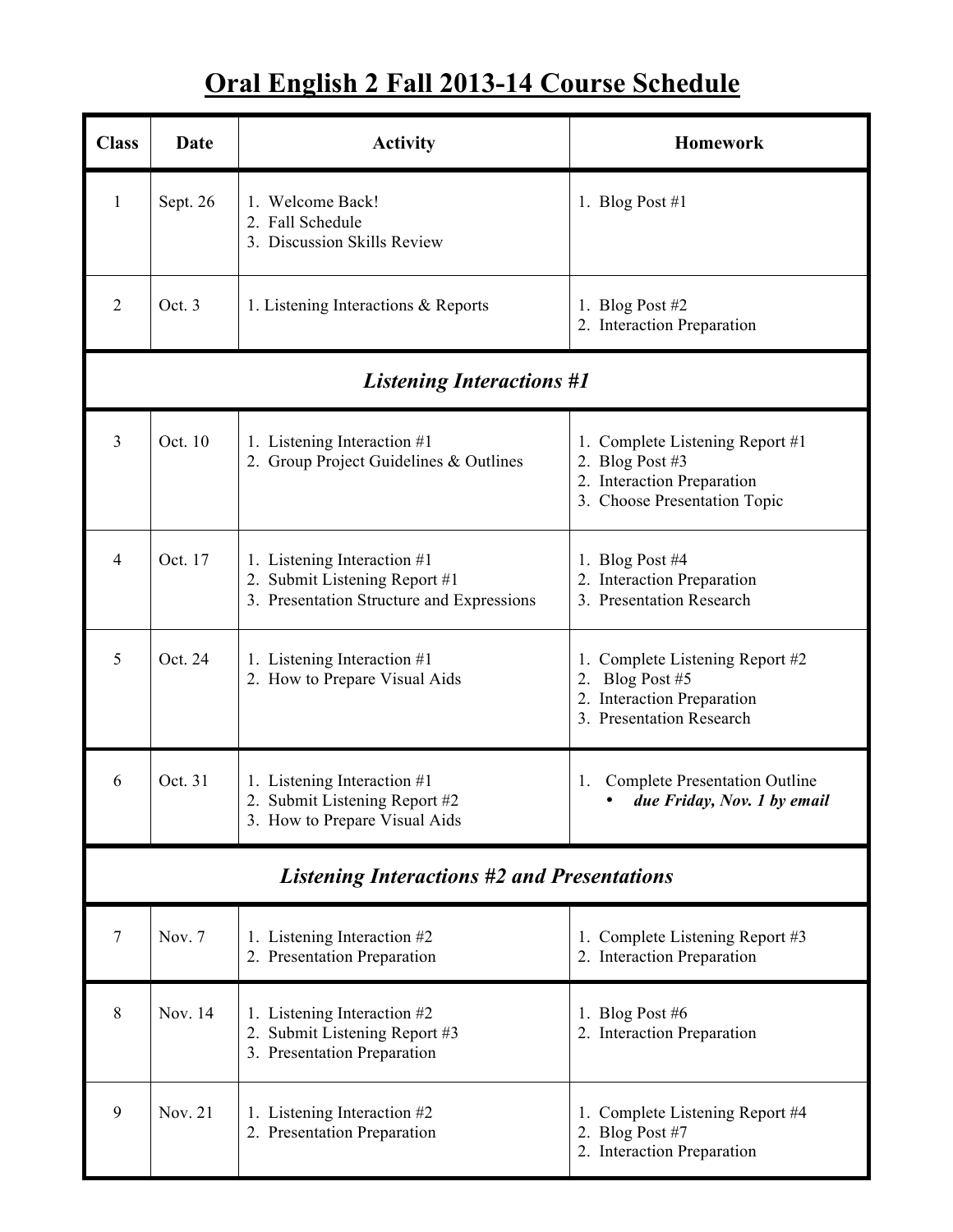| <b>Class</b>         | Date    | <b>Activity</b>                                                                                   | <b>Homework</b>                                  |  |  |
|----------------------|---------|---------------------------------------------------------------------------------------------------|--------------------------------------------------|--|--|
| 10                   | Nov. 28 | 1. Listening Interaction #2<br>2. Submit Listening Report #4<br>3. Presentation Preparation       | 1. Blog Post #8                                  |  |  |
| <b>Presentations</b> |         |                                                                                                   |                                                  |  |  |
| 11                   | Dec. 5  | 1. Gestures and Body Language Review<br>2. Voice Inflection Review<br>3. Presentation Preparation | 1. Presentation Preparation                      |  |  |
| 12                   | Dec. 12 | 1. Presentations (Groups 1-3)<br>2. Presentation Feedback                                         | 1. Blog Post $#9$<br>2. Presentation Preparation |  |  |
| 13                   | Dec. 19 | 1. Presentations (Groups 4-6)<br>2. Presentation Feedback                                         | 1. Blog Post $#10$                               |  |  |
| 14                   | Jan. 9  | <b>Presentation Feedback</b><br>1.<br><b>Last Class Activities!</b><br>2.                         |                                                  |  |  |

! *No classes on Jan. 23*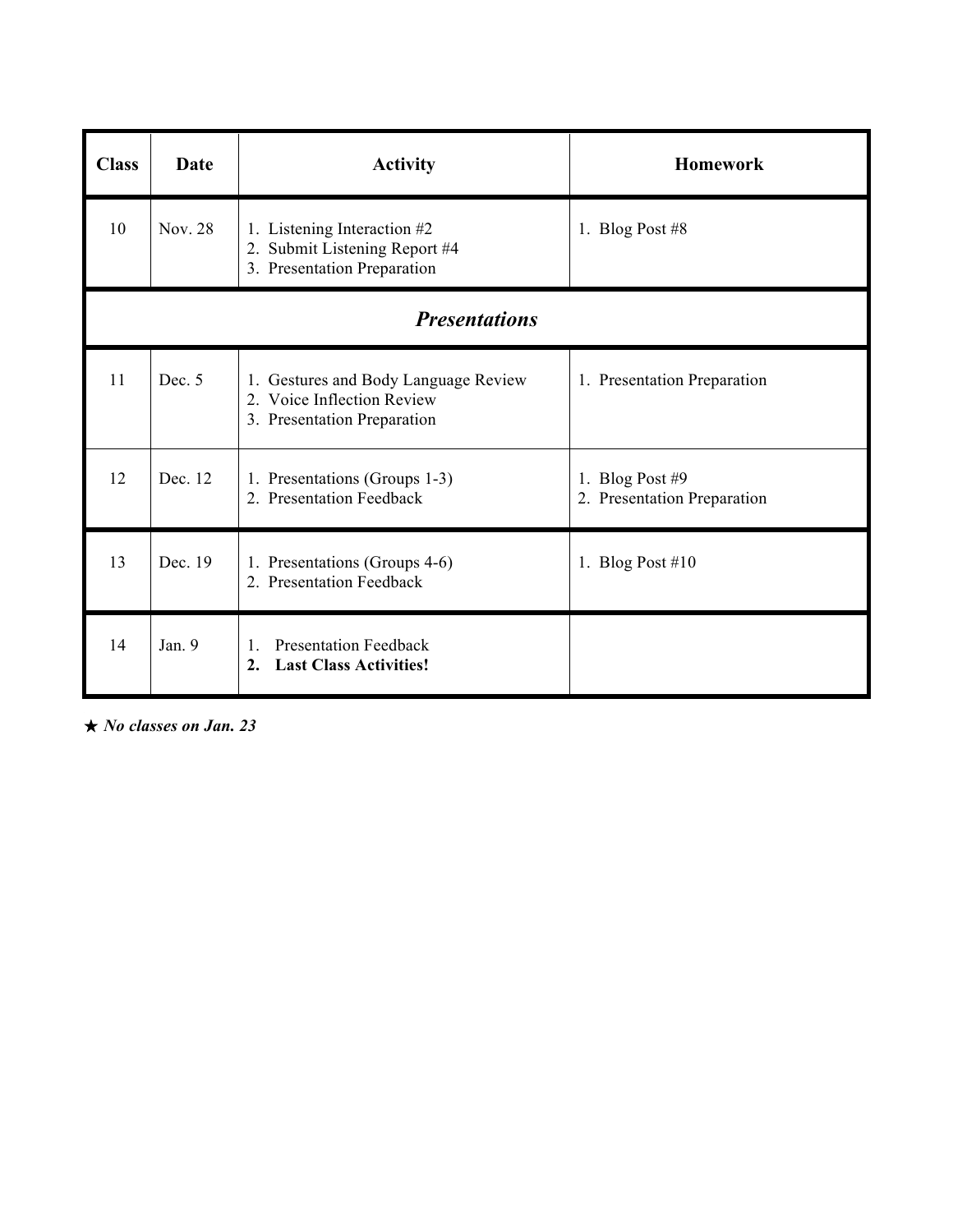# How to Write a Formal Email

In many of your emails for this course, you are writing to ask for advice and/or help. Since you are asking for a favor, you need to use *formal and polite writing styles*.

You need to include the following in your email exchanges:

- **1. Subject line:** include our course name and topic of your email
- **2. Salutation:** include a greeting and name

**examples:** a. Hi Nicole, … b. Dear Nicole, …

- **3. Who are you?** give your name and your course
	- **example:** This is Natsumi Suzuki from your IE3 Writing course.
- **4. Request:** give your reason for writing and make your request.
	- **examples:** a. Could you check this, please? b. Could you give me some advice about my outline? my thesis statement?
- **5. Thanks:** include an expression of thanks

**examples:** a. Thank you for your help.

- b. I'd appreciate your advice.
- **6. Closing:** include a closing greeting and your name

**examples***:* a. Best, …

b. See you soon, …

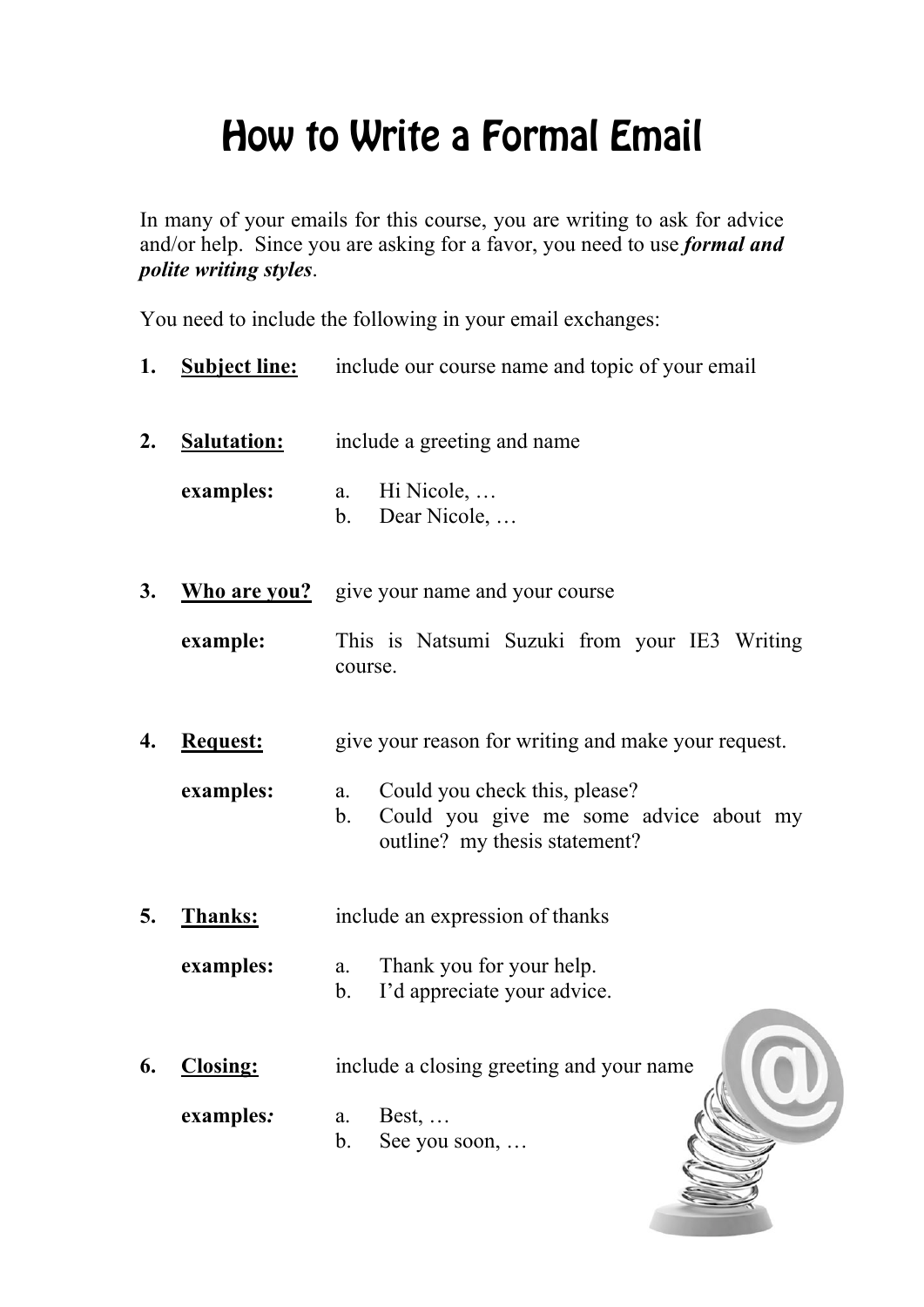## **Sample Email #1: Asking for Advice**

| To                                                                                                                                                                                     | ntakeda.aogaku@yahoo.com                             | $+$ CC         |  |  |
|----------------------------------------------------------------------------------------------------------------------------------------------------------------------------------------|------------------------------------------------------|----------------|--|--|
| <b>BCC</b>                                                                                                                                                                             |                                                      | Hide BCC<br>÷. |  |  |
| Subject                                                                                                                                                                                | <b>AW: Thesis Statement Advice</b>                   |                |  |  |
| O)                                                                                                                                                                                     | Tt Tr B J U A A 注注← r 有 三 三 三 三 ⑤ ⑤ *>               | ≪              |  |  |
| Dear Nicole,                                                                                                                                                                           |                                                      |                |  |  |
|                                                                                                                                                                                        | This is Erika from your Thursday IE3 Writing course. |                |  |  |
| My essay topic is the influence of Japanese pop culture on American society.                                                                                                           |                                                      |                |  |  |
| I would like some advice on my subtopics for my thesis statement. Are these<br>topics OK?<br>a. influence on comic books<br>b. influence on animated movies<br>c. influence on cuisine |                                                      |                |  |  |
| Thank you for your help.                                                                                                                                                               |                                                      |                |  |  |
| Best,<br>Erika                                                                                                                                                                         |                                                      |                |  |  |

### **Sample Email #2: Notification about an Absence**

| To                                                                                                                | ntakeda.aogaku@yahoo.com                            | ÷<br>CC       |  |  |
|-------------------------------------------------------------------------------------------------------------------|-----------------------------------------------------|---------------|--|--|
| <b>BCC</b>                                                                                                        |                                                     | Hide BCC<br>÷ |  |  |
| Subject                                                                                                           |                                                     |               |  |  |
| O)                                                                                                                | <b>TH TB I U A A 注注在 在 三 三 三 0 0 %</b>              | «             |  |  |
| Dear Nicole,                                                                                                      |                                                     |               |  |  |
|                                                                                                                   | This is Mari Suzuki from your Wednesday IE3 course. |               |  |  |
| I've had a bad cold all week and am still not feeling well, so I won't be able to come<br>to our lesson tomorrow. |                                                     |               |  |  |
| Since we have to submit our book reports tomorrow, please find my report attached<br>to this email.               |                                                     |               |  |  |
| Thank you for your understanding.                                                                                 |                                                     |               |  |  |
| Best,<br>Mari                                                                                                     |                                                     |               |  |  |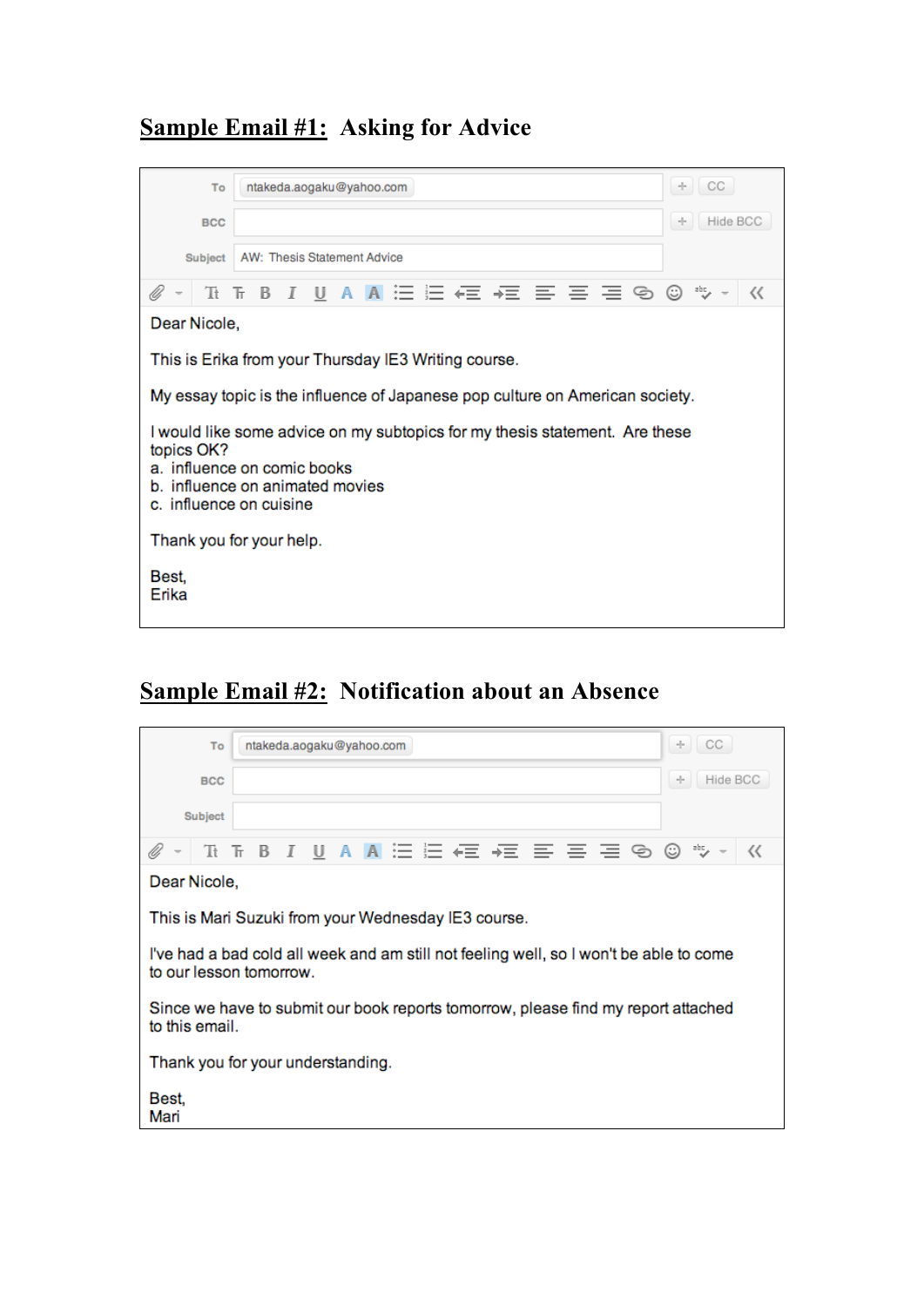## Blog Posting Guidelines



1. Go to the *English Pathways* website: **http://www.nicoletakeda.com**

2. Click on your course name (e.g. OE2, IE3 Core, IE 3 Writing, IE 3 Seminar) on the left-hand side of the Home page.

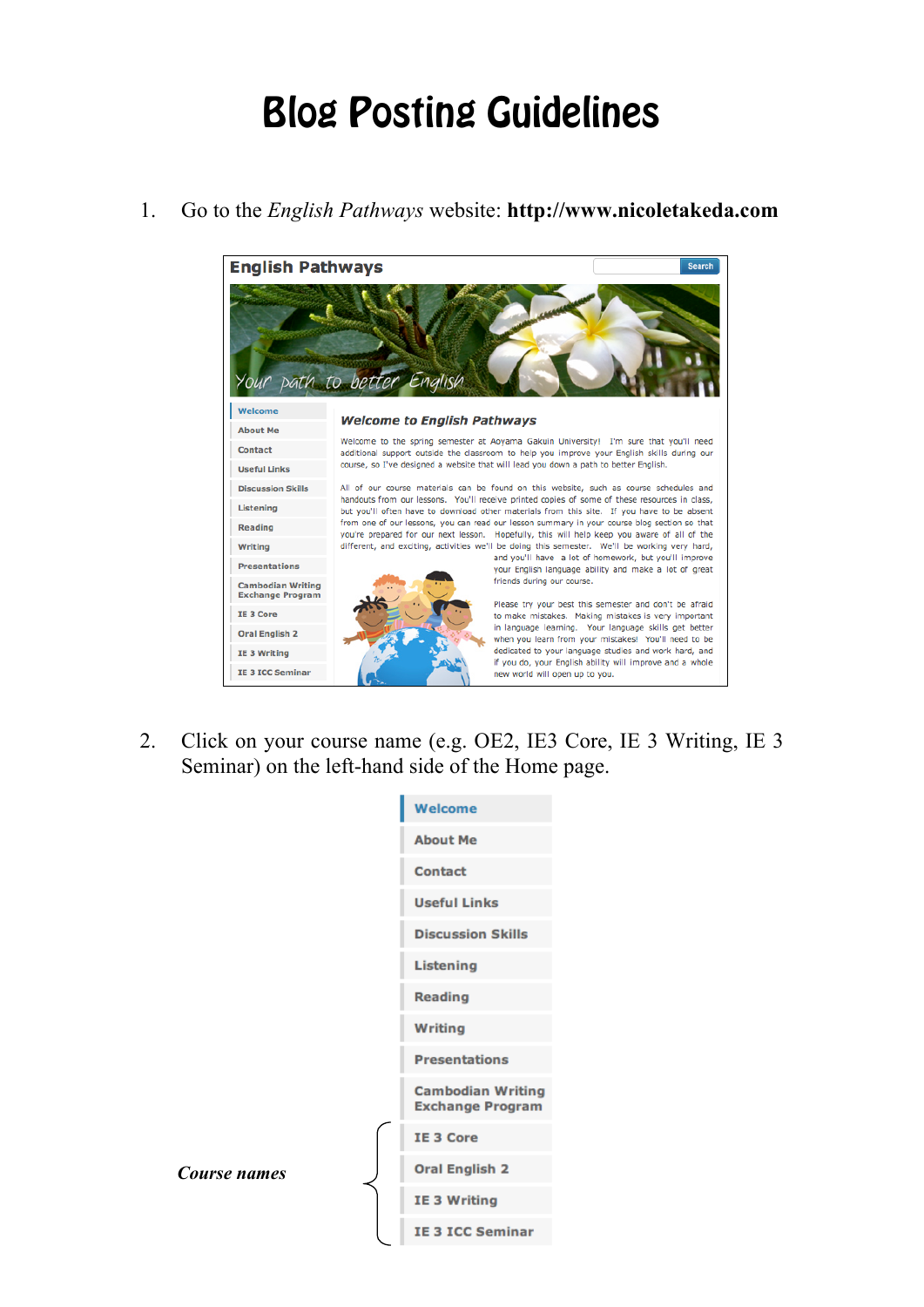3. You will then see the course menu, click on your course blog (e.g. IE3 Core blog, IE3 Writing blog, IE3 Seminar, OE2 blog).



- 4. You will then see our lesson summary. Scroll down and click on *Add comment*.
- 5. Type in your given name and email address. Make sure you put your course code in front of your first (given) name.

**IE3T**-Noriko **IE3W**-Shoko **IE3S**-Keiko **OE2**-Hiroki

\* *Your email address does not appear on the website.*

- 6. Answer your homework question in the *Comment box*.
- 7. Click on the *Submit* button. Make sure you submit your comment before the deadline.
	- \* *You do not have to "Login" or "Signup" to submit a comment.*

|                                                          | Name (required)<br>Email (not published)<br>Website |  |  |  |
|----------------------------------------------------------|-----------------------------------------------------|--|--|--|
|                                                          |                                                     |  |  |  |
| You're commenting anonymously Login or Signup?<br>Submit |                                                     |  |  |  |